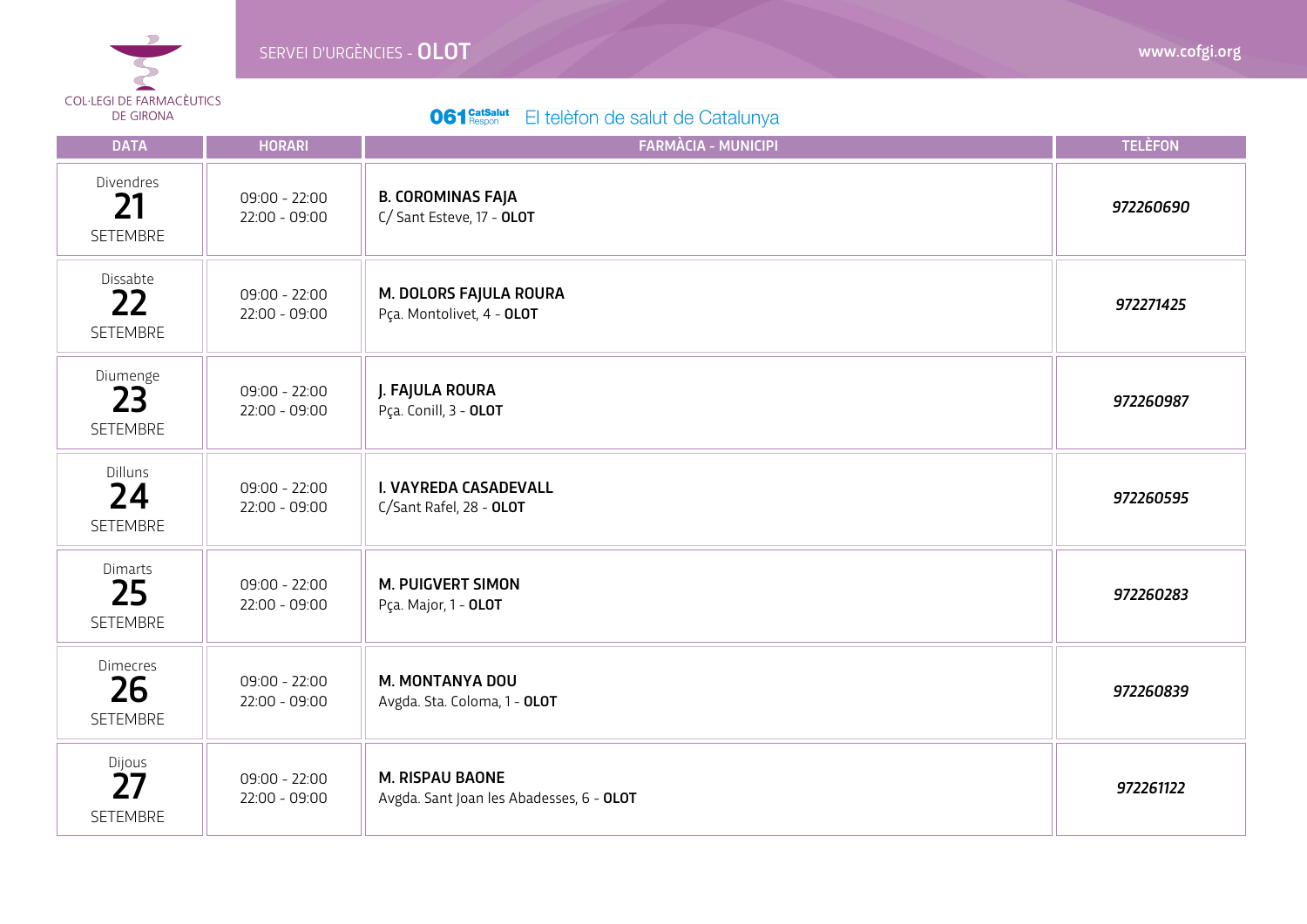

| <b>DATA</b>                             | <b>HORARI</b>                      | <b>FARMÀCIA - MUNICIPI</b>                                   | <b>TELÈFON</b> |
|-----------------------------------------|------------------------------------|--------------------------------------------------------------|----------------|
| Divendres<br>28<br>SETEMBRE             | $09:00 - 22:00$<br>$22:00 - 09:00$ | M. DOLORS FAJULA ROURA<br>Pça. Montolivet, 4 - OLOT          | 972271425      |
| Dissabte<br>29<br>SETEMBRE              | $09:00 - 22:00$<br>$22:00 - 09:00$ | S. FAJA CANADELL<br>C/Sant Feliu, 36 - OLOT                  | 972265819      |
| Diumenge<br>30<br>SETEMBRE              | $09:00 - 22:00$<br>$22:00 - 09:00$ | <b>D. ADAM ARBOIX</b><br>Avgda. Girona, 79 - OLOT            | 972261239      |
| Dilluns<br>01<br><b>OCTUBRE</b>         | $09:00 - 22:00$<br>$22:00 - 09:00$ | <b>ESTEVE BONMATI, CB</b><br>Avgda. Reis Católics, 15 - OLOT | 972260085      |
| Dimarts<br>02<br><b>OCTUBRE</b>         | $09:00 - 22:00$<br>$22:00 - 09:00$ | FELIU BASSOLS, C.B.<br>Ctra. Santa Pau, 10-12 - OLOT         | 972261079      |
| <b>Dimecres</b><br>03<br><b>OCTUBRE</b> | $09:00 - 22:00$<br>$22:00 - 09:00$ | CARDELÚS M. CARME, C.B.<br>Pg. de Barcelona, 4 - OLOT        | 972274550      |
| Dijous<br>04<br><b>OCTUBRE</b>          | $09:00 - 22:00$<br>$22:00 - 09:00$ | S. FAJA CANADELL<br>C/Sant Feliu, 36 - OLOT                  | 972265819      |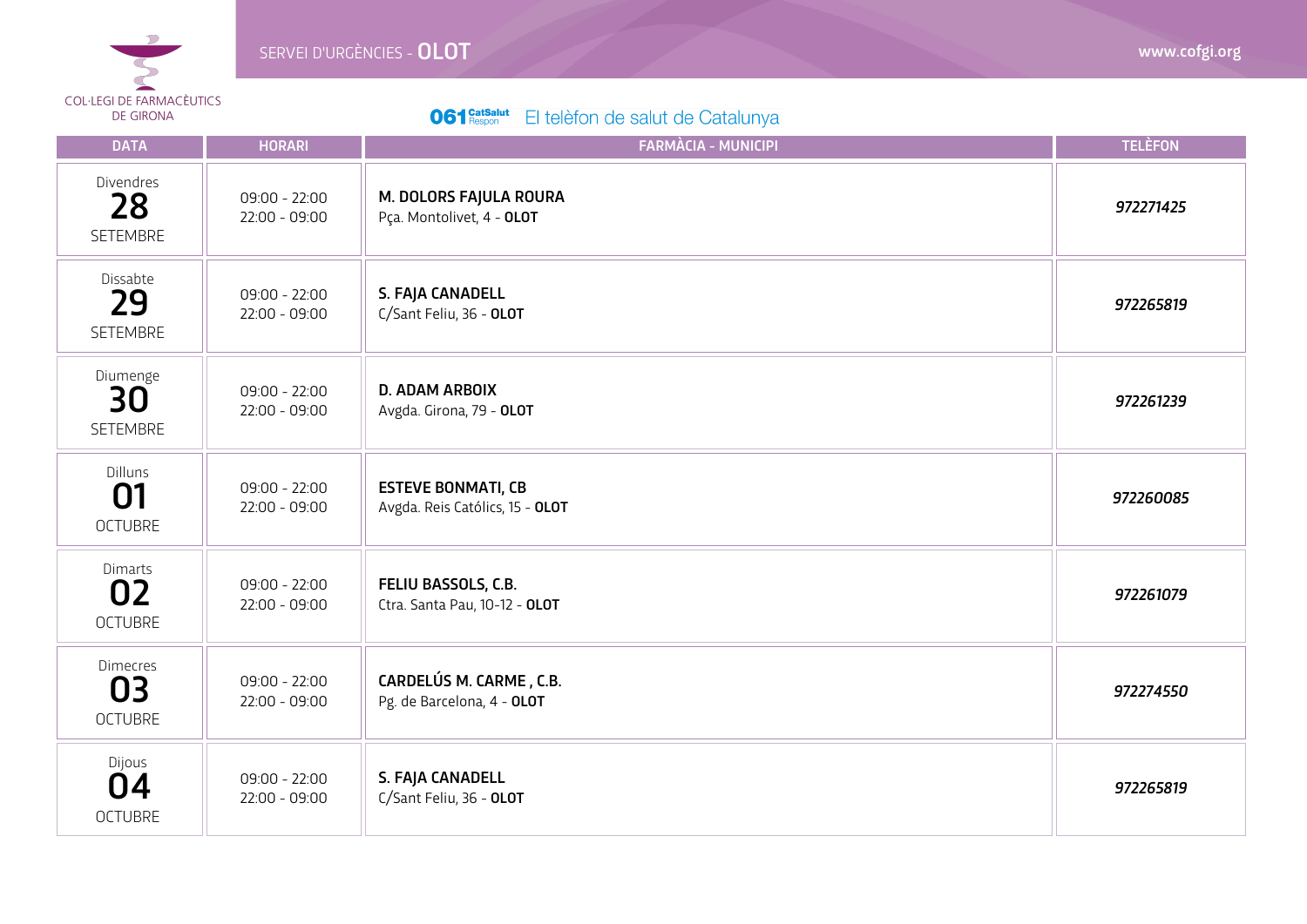

I

| <b>DATA</b>                             | <b>HORARI</b>                      | <b>FARMÀCIA - MUNICIPI</b>                                         | <b>TELÈFON</b> |
|-----------------------------------------|------------------------------------|--------------------------------------------------------------------|----------------|
| Divendres<br>05<br><b>OCTUBRE</b>       | $09:00 - 22:00$<br>$22:00 - 09:00$ | FELIU BASSOLS, C.B.<br>Ctra. Santa Pau, 10-12 - OLOT               | 972261079      |
| Dissabte<br>06<br><b>OCTUBRE</b>        | $09:00 - 22:00$<br>$22:00 - 09:00$ | J. FAJULA ROURA<br>Pça. Conill, 3 - OLOT                           | 972260987      |
| Diumenge<br>07<br><b>OCTUBRE</b>        | $09:00 - 22:00$<br>$22:00 - 09:00$ | I. VAYREDA CASADEVALL<br>C/Sant Rafel, 28 - OLOT                   | 972260595      |
| Dilluns<br>08<br><b>OCTUBRE</b>         | $09:00 - 22:00$<br>$22:00 - 09:00$ | <b>M. PUIGVERT SIMON</b><br>Pça. Major, 1 - OLOT                   | 972260283      |
| Dimarts<br>09<br><b>OCTUBRE</b>         | $09:00 - 22:00$<br>$22:00 - 09:00$ | M. MONTANYA DOU<br>Avgda. Sta. Coloma, 1 - OLOT                    | 972260839      |
| <b>Dimecres</b><br>10<br><b>OCTUBRE</b> | $09:00 - 22:00$<br>$22:00 - 09:00$ | <b>M. RISPAU BAONE</b><br>Avgda. Sant Joan les Abadesses, 6 - OLOT | 972261122      |
| Dijous<br>11<br><b>OCTUBRE</b>          | $09:00 - 22:00$<br>$22:00 - 09:00$ | M. DOLORS FAJULA ROURA<br>Pça. Montolivet, 4 - OLOT                | 972271425      |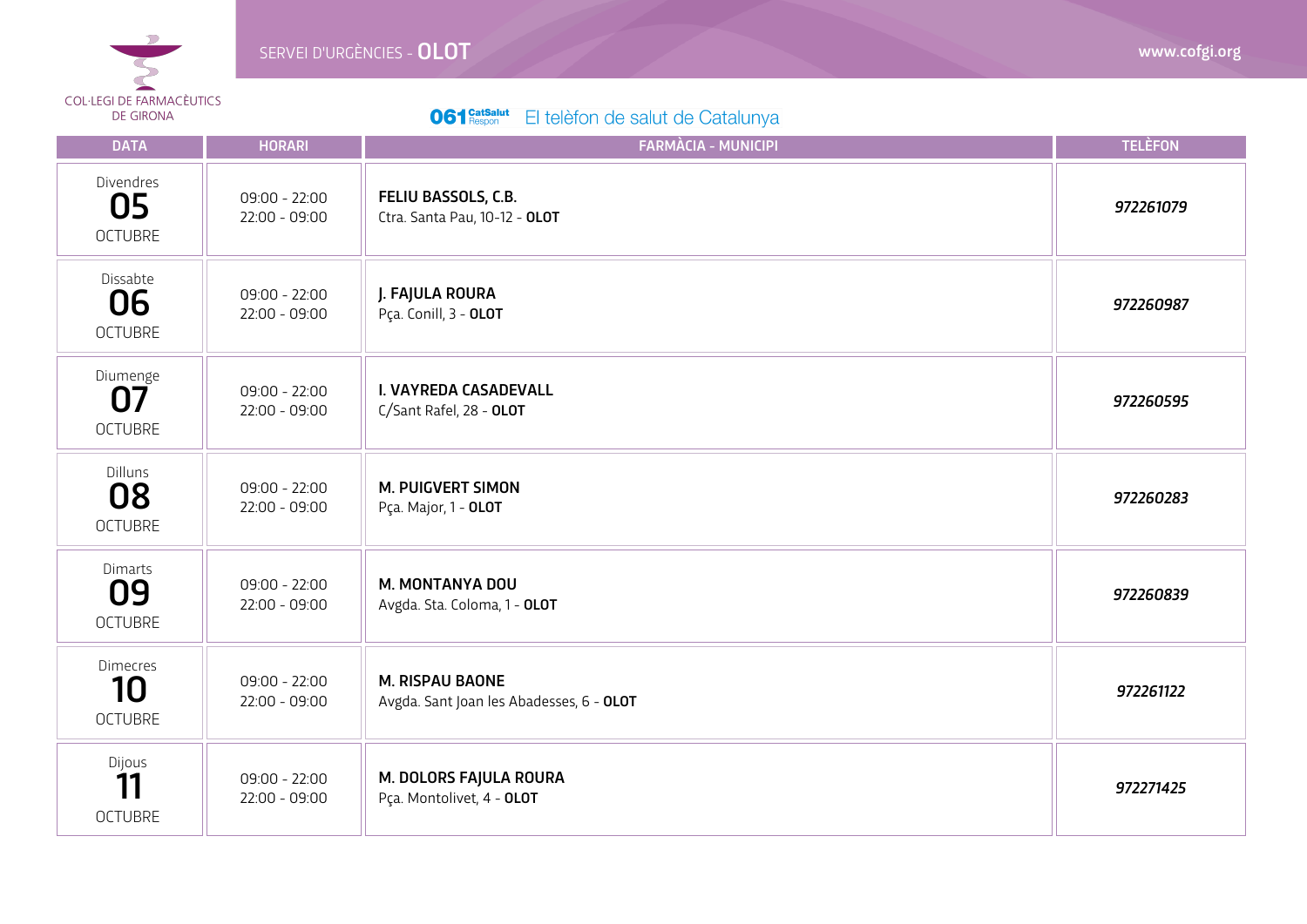

| <b>DATA</b>                             | <b>HORARI</b>                      | <b>FARMÀCIA - MUNICIPI</b>                                   | <b>TELÈFON</b> |
|-----------------------------------------|------------------------------------|--------------------------------------------------------------|----------------|
| Divendres<br>12<br><b>OCTUBRE</b>       | $09:00 - 22:00$<br>$22:00 - 09:00$ | S. FAJA CANADELL<br>C/Sant Feliu, 36 - OLOT                  | 972265819      |
| Dissabte<br>13<br><b>OCTUBRE</b>        | $09:00 - 22:00$<br>$22:00 - 09:00$ | <b>D. ADAM ARBOIX</b><br>Avgda. Girona, 79 - OLOT            | 972261239      |
| Diumenge<br>14<br><b>OCTUBRE</b>        | $09:00 - 22:00$<br>$22:00 - 09:00$ | <b>ESTEVE BONMATI, CB</b><br>Avgda. Reis Católics, 15 - OLOT | 972260085      |
| Dilluns<br>15<br><b>OCTUBRE</b>         | $09:00 - 22:00$<br>$22:00 - 09:00$ | J. SANS RUBIO<br>C/Ramon Barnades, 2 - OLOT                  | 972270241      |
| Dimarts<br>16<br><b>OCTUBRE</b>         | $09:00 - 22:00$<br>$22:00 - 09:00$ | CARDELÚS M. CARME, C.B.<br>Pg. de Barcelona, 4 - OLOT        | 972274550      |
| <b>Dimecres</b><br>17<br><b>OCTUBRE</b> | $09:00 - 22:00$<br>$22:00 - 09:00$ | <b>B. COROMINAS FAJA</b><br>C/ Sant Esteve, 17 - OLOT        | 972260690      |
| Dijous<br>18<br><b>OCTUBRE</b>          | $09:00 - 22:00$<br>$22:00 - 09:00$ | FELIU BASSOLS, C.B.<br>Ctra. Santa Pau, 10-12 - OLOT         | 972261079      |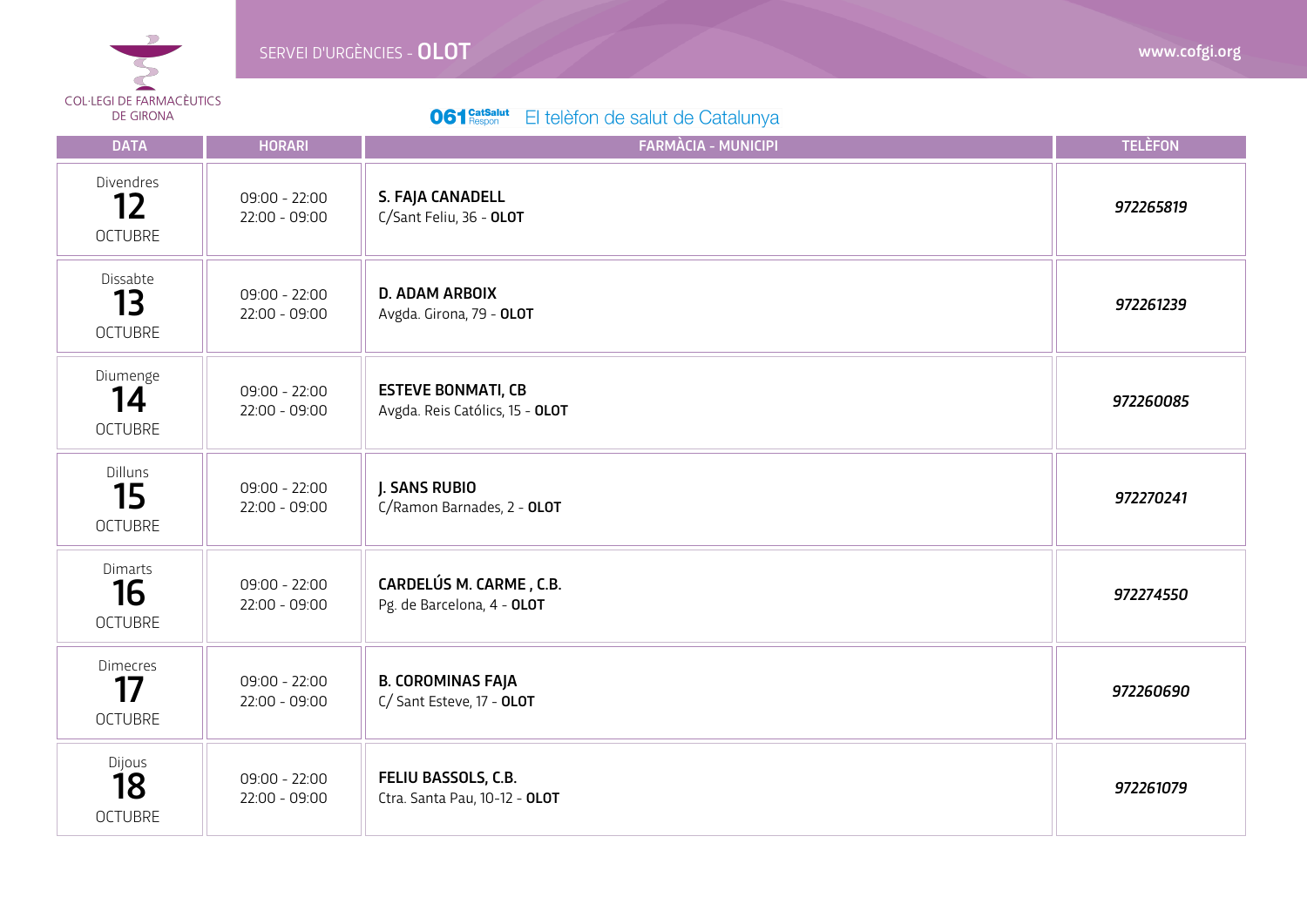

| <b>DATA</b>                             | <b>HORARI</b>                      | <b>FARMÀCIA - MUNICIPI</b>                                  | <b>TELÈFON</b> |
|-----------------------------------------|------------------------------------|-------------------------------------------------------------|----------------|
| Divendres<br>19<br><b>OCTUBRE</b>       | $09:00 - 22:00$<br>$22:00 - 09:00$ | J. FAJULA ROURA<br>Pça. Conill, 3 - OLOT                    | 972260987      |
| Dissabte<br>20<br><b>OCTUBRE</b>        | $09:00 - 22:00$<br>$22:00 - 09:00$ | I. VAYREDA CASADEVALL<br>C/Sant Rafel, 28 - OLOT            | 972260595      |
| Diumenge<br>21<br><b>OCTUBRE</b>        | $09:00 - 22:00$<br>$22:00 - 09:00$ | <b>M. PUIGVERT SIMON</b><br>Pça. Major, 1 - OLOT            | 972260283      |
| <b>Dilluns</b><br>22<br><b>OCTUBRE</b>  | $09:00 - 22:00$<br>$22:00 - 09:00$ | M. MONTANYA DOU<br>Avgda. Sta. Coloma, 1 - OLOT             | 972260839      |
| Dimarts<br>23<br><b>OCTUBRE</b>         | $09:00 - 22:00$<br>$22:00 - 09:00$ | M. RISPAU BAONE<br>Avgda. Sant Joan les Abadesses, 6 - OLOT | 972261122      |
| <b>Dimecres</b><br>24<br><b>OCTUBRE</b> | $09:00 - 22:00$<br>$22:00 - 09:00$ | M. DOLORS FAJULA ROURA<br>Pça. Montolivet, 4 - OLOT         | 972271425      |
| Dijous<br>25<br><b>OCTUBRE</b>          | $09:00 - 22:00$<br>$22:00 - 09:00$ | S. FAJA CANADELL<br>C/Sant Feliu, 36 - OLOT                 | 972265819      |